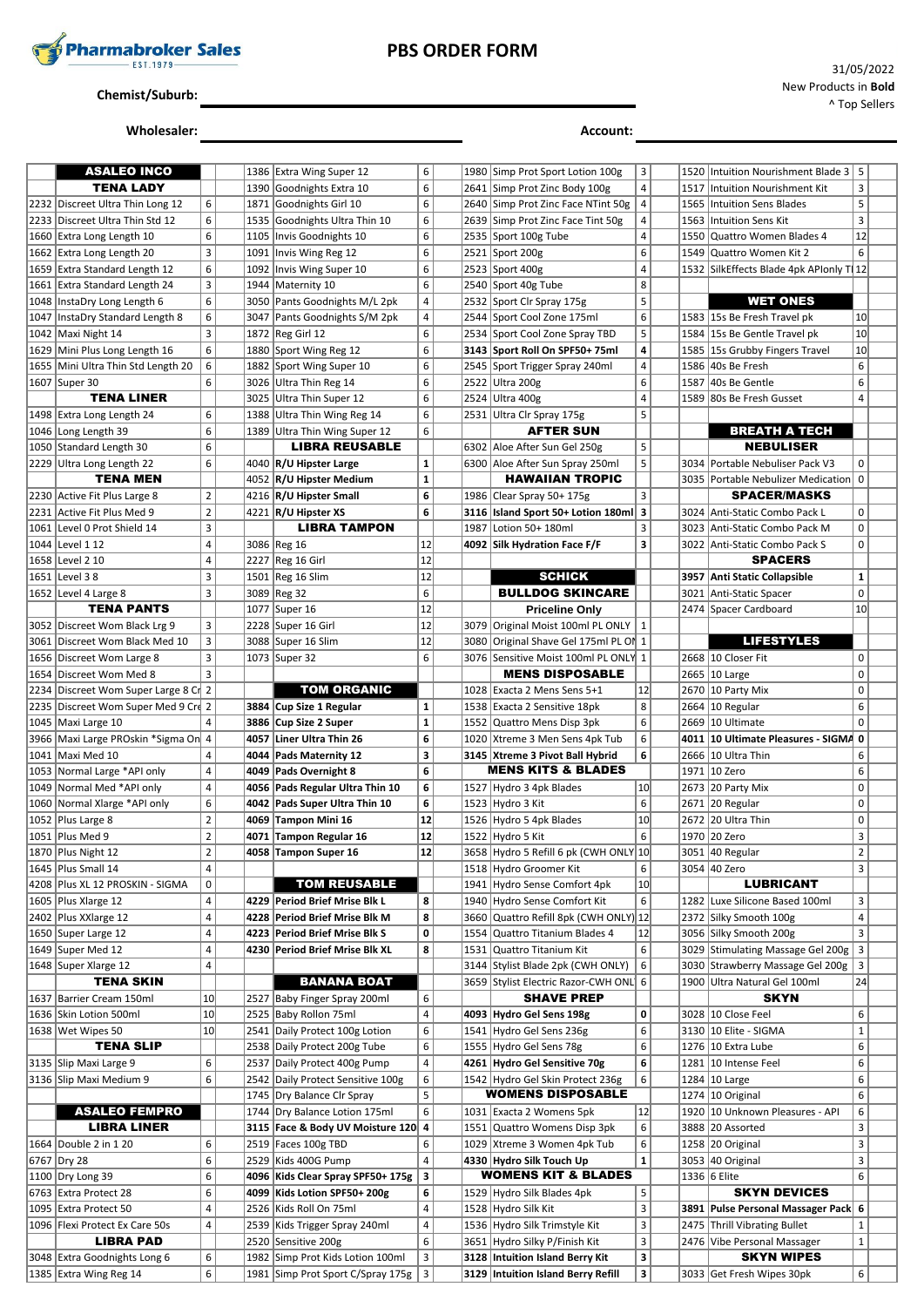

## **PBS ORDER FORM**

# **Chemist/Suburb:**

#### **Wholesaler: Account:**

|      | <b>SKYN LUBRICANT</b>                          |                    |      | <b>JUNO LABS</b>                                                     |                 |      | AHV                                                                |                  |      | <b>NATURE'S CARE</b>                                               |                 |  |
|------|------------------------------------------------|--------------------|------|----------------------------------------------------------------------|-----------------|------|--------------------------------------------------------------------|------------------|------|--------------------------------------------------------------------|-----------------|--|
|      | 3890 Excite Gel 15ml                           | 4                  |      | <b>BUSHMAN</b>                                                       |                 |      | <b>BARS/BITES</b>                                                  |                  |      | ANTIOXIDANT                                                        |                 |  |
| 4094 | <b>Excite For Him</b>                          | 4                  |      | 3108 Natural Pump 145ML                                              | 12              | 3985 | Keto Brownie Bite Berry 33gx1 1                                    |                  |      | 4292 Grape Seed Ext 200 Caps                                       | 8               |  |
|      | 3031 Harmony Vaginal Moist 80ml                | $\overline{4}$     |      | 2019 Plus Aerosol 150g                                               | 12              | 3987 | Keto Brownie Bite Choc 33gx1 10                                    |                  |      | <b>BONE, JOINT &amp; MUSCLE</b>                                    |                 |  |
|      | 1267 Max Perform Lube 80ml                     | 4                  |      | 2020 Plus Aerosol 350                                                | 12              | 4356 | Metabolism Chocolate 15x10g 0                                      |                  |      | 4272 Calcium+Vit D Chew 400 Tab                                    | 20              |  |
|      | 3032 Oh Baby Vaginal Gel 80ml                  | $\overline{4}$     |      | 2018   Plus Aerosol 50g                                              | 12              | 3984 | MR Bars Chocolate 62g x12                                          | 12               | 4297 | Glucosamine Hcl 1500Mg 400 10                                      |                 |  |
|      | 3889 Sensual Touch Massager Gel 20 3           |                    |      | 2017 Plus Dry Gel 75g                                                | 12              | 3983 | MR Bars Berry 62g x12                                              | 12               | 4322 | H/S Curcumin 600Mg 60Tab                                           | 0               |  |
|      |                                                |                    |      | 2024 Plus Pump Spray 100ml                                           | 12              |      | 3986 Probiotic Choc 12.5g x12                                      | 12               |      | 4280 Nz Green Lipped Mussel 250                                    | 10              |  |
|      | <b>ENERGIZER</b>                               |                    |      | 2025   Roll On 65g                                                   | 12              |      | <b>CLINICAL NUTRITION</b>                                          |                  |      | 4325 Shark Cartilage 750Mg 200T                                    | 0               |  |
|      | <b>ADVANCED e2/MAX PLUS</b>                    |                    | 2022 | Ultra Aerosol 130g                                                   | 12              | 3979 | CN Advanced 55+ Choc 400g                                          | 0                | 4273 | Sup Joint & Arthritis 200C                                         | 10              |  |
|      | 1192 Adv X91RP2T AA 2pk API only 12            |                    | 2023 | Ultra Aerosol 225g                                                   | 12              | 3980 | CN Advanced 55+ Vanilla 400g 0                                     |                  | 4308 | Turmeric 3100 100 Caps                                             | $\mathbf 0$     |  |
|      | <b>CALCULATOR</b>                              |                    |      | 2021 Ultra Aerosol 60g                                               | 6               | 3978 | CN Diabetic Choc 640g                                              | 0                |      | 4299 Vitamin D3 1000lu 250 Caps                                    | 10              |  |
|      | 1142 ECR 1220 BS 1                             | 12                 |      | 2016 Ultra Dry Gel 75g                                               | 12              | 3977 | <b>CN Diabetic Vanilla 640g</b>                                    | 0                |      | 4298 Vitamin D3 1000Iu 500 Caps                                    | 10              |  |
|      | 1143 ECR 1616 BS 1                             | 12                 |      | <b>ITCHFIX</b>                                                       |                 | 3981 | CN Kids Complete Choc 600g                                         | 0                |      | <b>BRAIN &amp; MIND</b>                                            |                 |  |
|      | 1144 ECR 1620 BS 1                             | 12                 |      | 2027 Soothing Gel 75g                                                | 12              | 3982 | CN Kids Complete Vanilla 600 0                                     |                  |      | 4320 Ginkgo Biloba 2000Mg 100C                                     | $\mathbf 0$     |  |
|      | 3102 ECR 1632 2pk SYMB only                    | 12                 |      | <b>RESCUE NIGHT</b>                                                  |                 |      | <b>MR SHAKES</b>                                                   |                  |      | <b>COLD, FLU &amp; IMMUNITY</b>                                    |                 |  |
|      | 1149 ECR 2016 BS 2                             | 12                 |      | 3898 Sleep Liquid 10ml                                               | 6               | 4091 | Men's Shake Assorted Pack 14 6                                     |                  |      | 4271 Apple Cider Vinegar 120Cap                                    | 12              |  |
|      | 1152 ECR 2025 BS 1 - API&SIGMA                 | 12                 |      | 3899 Sleep Spray 20ml                                                | 6               | 4090 | Men's Shake Choc Caramel 84 6                                      |                  | 4285 | Immune Defence 120Tabs                                             | 10              |  |
|      | 1154 ECR 2025 BS 2                             | 12                 |      | <b>RESCUE REMEDY</b>                                                 |                 | 3960 | Men's Shake Chocolate 840g                                         | 6                |      | 4284 Olive Leaf Ext 3000Mg 100C                                    | 10              |  |
|      | 1038 ECR 2032 BP-4                             | 12                 |      | 3896 Drops 10ml                                                      | 6               | 4089 | Men's Shake Cookies & Cream 6                                      |                  |      | 4282   Super Lysine 1000Mg 100Tab   10                             |                 |  |
|      | 1159 ECR 2032 BS 1                             | 12                 |      | 3897 Drops 20ml                                                      | 6               | 4088 | Men's Shake Vanilla 840g                                           | 6                |      | 4283 Vit C 500Mg Chew 300 Tab                                      | 10              |  |
|      | 1147 ECR 2032 BS 2                             | 12<br>$\mathbf{1}$ |      | 3894 Pastille Blackcurrant<br>3895 Pastille Cranberry                | 12<br>6         | 4007 | 4006 Opt VLCD 18x55g Choc Fudge                                    | $\mathbf 0$<br>0 |      | <b>DIGESTION &amp; DETOX</b>                                       | 20              |  |
|      | 1054 ECR 2430 BP-1 ^                           | 12                 |      |                                                                      | 12              |      | Opt VLCD 18x55g Espresso                                           |                  |      | 4281 Liver Detox 100 Caps                                          | 0               |  |
|      | 1148 ECR 2450 BS 1<br><b>HEARING AID</b>       |                    |      | 3893 Pastille Original ElderFlwr                                     | 6               |      | 4005 Opt VLCD 18x55g French Vanil 0                                |                  |      | 4305 Super Lecithin 1200Mg 100C<br><b>ENERGY &amp; WEIGHT MGMT</b> |                 |  |
|      | 1234 H/Aid EZ Lock+Turn 10 4p                  | 6                  |      | 3718 Spray 20ml<br><b>SPATONE</b>                                    |                 | 3972 | 4008 Opt VLCD 18x55g S'berry&Cre 0<br>Powder 672g Banana Smoothi 0 |                  |      | 4279 Garcinia Cambogia 10K 100C                                    | $\overline{2}$  |  |
|      | 1181 H/Aid EZ Lock+Turn 10 8p                  | 6                  |      | 3900 14 Day                                                          | 24              | 3973 | Powder 672g Classic Coffee                                         | 0                |      | 4286 Super Spirulina 400Tabs                                       | $\mathbf 0$     |  |
|      | 1235 H/Aid EZ Lock+Turn 13 4p                  | 6                  |      | 3901 28 Day                                                          | 12              | 3974 | Powder 672g Ivory Coast Chod 0                                     |                  |      | <b>EXERCISE &amp; RECOVERY</b>                                     |                 |  |
|      | 1182 H/Aid EZ Lock+Turn 13 8p                  | 6                  |      | 3902 28 Day Apple                                                    | 12              | 3975 | Powder 672g Madagascan Var 0                                       |                  |      | 4307 Super Bio Magnesium 100Cap 0                                  |                 |  |
|      | 1236 H/Aid EZ Lock+Turn 312 4p                 | 6                  |      | <b>TANGLE TEEZER</b>                                                 |                 | 3976 | Powder 672g S'berry Smoothid 0                                     |                  |      | <b>EYE &amp; FACIAL HEALTH</b>                                     |                 |  |
|      | 1183 H/Aid EZ Lock+Turn 312 8p                 | 6                  |      | 2106 Compacts Holographic                                            | $\mathbf{1}$    | 3999 | Powder 960g Banana Smoothi 0                                       |                  |      | 4326 Bilberry & Lutein 120 Caps                                    | 0               |  |
|      | 1237 H/Aid EZ Lock+Turn 675 4p                 | 6                  |      | 2105 Compacts Palms & Pineapples                                     | $\mathbf 1$     |      | 4001 Powder 960g Classic Coffee                                    | 0                |      | <b>GENERAL WELLNESS</b>                                            |                 |  |
|      | <b>OTHER EVEREADY</b>                          |                    | 2104 | Compacts Spun Gold Rose Gold 1                                       |                 |      | 4002 Powder 960g Ivory Coast Chod 0                                |                  | 4334 | <b>Bitter Melon 100 Caps</b>                                       | 0               |  |
|      | 3111 Heavy Duty HP-20 AA ^                     | $\mathbf{1}$       | 2032 | The Original Panther Black                                           | 10 <sup>1</sup> | 4003 | Powder 960g Madagascan Var 0                                       |                  | 4333 | Kangaroo Essence 120cap                                            | 0               |  |
|      | <b>PHOTO</b>                                   |                    |      | 2040 The Original Pink Fizz                                          | $\mathbf 1$     | 4004 | Powder 960g S'berry Smoothid 0                                     |                  |      | 4321 Prem Propolis 3800mg 200C                                     | 0               |  |
|      | 1157 186 BP-2 1.5v Alk ^                       | 12                 |      | 2098 Thick & Curly Salsa Red                                         | $\mathbf 1$     | 3996 | Powder Keto Chocolate 550g                                         | 0                |      | 4324 Propolis 2000mg 200 Caps                                      | $\mathbf 0$     |  |
|      | 1158 189 BP-2 1.5v Alk TBD ^                   | 12                 | 2115 | Ultimate Brush Pink/Pink                                             | $\mathbf 1$     | 3995 | Powder Keto Vanilla 550g                                           | 0                |      | 4306 Royal Jelly 1000mg 365 Cap                                    | 0               |  |
|      | 1161 522 Lithium 9V 1pk                        | $\mathbf 1$        |      | 2099   Wet Detangling Black/Black                                    | 0               | 3998 | Powder Plant Based Choc 550 0                                      |                  |      | 4277 Super Flaxseed 1000Mg 200C                                    | 12              |  |
|      | 1141 A23 BP-1 12v ^                            | 12                 |      | 3970   Wet Detangling Fine/Fragile N 0                               |                 | 3997 | Powder Plant Based Vanilla 55 0                                    |                  |      | <b>HAIR, SKIN &amp; NAILS</b>                                      |                 |  |
|      | 1201 A23 BP-2 12v ^                            | 12                 |      | 3969   Wet Detangling Lg Black Gloss 0                               |                 |      | <b>SHAKER</b>                                                      |                  | 4337 | Collagen Bioactive 60 Tab                                          | 0               |  |
|      | 1358 A27 BP-1 12v ^                            | 12                 |      | 2100 Wet Detangling Pink/Pink                                        | $\mathbf{1}$    |      | 3988 Shaker                                                        | 0                | 4339 | Collagen Bioactive Powd 120g 0                                     |                 |  |
|      | 1138 A544 6.0 Alk ^                            | 6                  |      |                                                                      |                 |      | <b>CELEBRITY SLIM</b>                                              |                  | 4296 | <b>Collagen Probiotic 120Gm</b>                                    | 10              |  |
|      | 3105 A76 4pk SYMB & API only                   | 12                 |      | <b>SKIN NUTRIENT</b>                                                 |                 |      | 4244 Rapid Chocolate 840gm                                         | 0                |      | 4294 Collagen Shot 5000Mg 7X25M 8                                  |                 |  |
|      | 1156 A76 BP-2.15 ^                             | 12                 |      | <b>CLAY MASKS</b>                                                    |                 |      | 4210 Rapid Vanilla 840gm                                           | 0                |      | 4295 Collagen Sleep 60Tab                                          | 10              |  |
|      | 1132 E90 BP-2 1.5v N.Alk ^                     | 6                  |      | 3925 Brightening & Purifying 30g                                     | 12              |      |                                                                    |                  |      | 4290 Hair Skin Nails 100Cap                                        | 10 <sup>1</sup> |  |
|      | 1278 EL123AP BP-1 ^                            | $\boldsymbol{6}$   |      | 3923 Clarifying & Detoxing 30g                                       | 12              |      |                                                                    |                  |      | <b>HEART HEALTH</b>                                                |                 |  |
|      | 1289 EL1CR2 BP-1 ^                             | 12                 |      | 3926 Firming & Rejuvenating 30g                                      | 12              |      |                                                                    |                  |      | 4301 CoEnzyme Q10 150mg 100 Cap 0                                  |                 |  |
|      | 1036 L91 Lithium AA 2Pk T ^                    | 6                  |      | 3924 Gentle Calming & Repairing 3012                                 |                 |      |                                                                    |                  |      | 4331 CoEnzyme Q10 50mg 200 Caps 0                                  |                 |  |
|      | 1037 L91 Lithium AA 4Pk T ^                    | 6                  |      | 3927 Ultra Hydrating & Healing 30g 12                                |                 |      |                                                                    |                  |      | 4274 Ult/Str Coq10 300Mg 60Caps                                    | 10              |  |
|      | 1233 L92 Lithium AAA BP-4 T<br><b>STANDARD</b> | $\mathbf 1$        |      | <b>FACE MASKS</b>                                                    |                 |      |                                                                    |                  |      | 4288 Vitamin E 500Iu 200Caps                                       | 10<br>$\pmb{0}$ |  |
|      | 1130 Max 522 9V BP1T ^                         | 12                 |      | 3151 Charcoal & Mint Nose Strip 10 12<br>3146 Firming & Lifting 25ml | 12              |      |                                                                    |                  |      | 4304 Wild Krill Oil 1000mg 60c<br>4278 Wild Krill Oil 1500Mg 30Cap | 24              |  |
|      | 1135 Max 522 9V BP2T                           | $\boldsymbol{6}$   |      | 3148 Hydrating & Aqua Replenish 2 12                                 |                 |      |                                                                    |                  |      | 4275 Wild Krill Oil 500Mg 100C                                     | 10              |  |
|      | 1124 Max E91 AA BP2T ^                         | 20                 |      | 3147 Illuminating & Moisturising 25 12                               |                 |      |                                                                    |                  |      | <b>JOINT &amp; SKIN HEALTH</b>                                     |                 |  |
|      | 1125 Max E91 AA BP4T ^                         | 12                 |      | 3149 Purifying & Detoxifying 25ml 12                                 |                 |      |                                                                    |                  |      | 4328 Cod Liver Oil 1000mg 200C                                     | 0               |  |
|      | 1133 Max E91 AA HP10T ^                        | 10                 |      | 3150 Repairing & Revitalising 25ml   12                              |                 |      |                                                                    |                  |      | 4302 Fish Oil 1000Mg 400 Caps                                      | $\pmb{0}$       |  |
|      | 1121   Max E92 AAA 8T                          | 12                 |      | <b>SANITISERS</b>                                                    |                 |      |                                                                    |                  |      | 4293 O/L Fish Oil 400 Mini Caps                                    | $\pmb{0}$       |  |
|      | 1128 Max E93 C BP2T ^                          | $\boldsymbol{6}$   |      | 3155 A/Bac Hand & MP Spray 500ml 0                                   |                 |      |                                                                    |                  |      | 4329 Squalene 1000mg 200 Caps                                      | $\pmb{0}$       |  |
|      | 1129 Max E95 D BP2T ^                          | 6                  |      | 3156 A/Bac Wet Wipes 3*80pcs pac 3                                   |                 |      |                                                                    |                  |      | 4276 Trpl Strngth Fish Oil 150S                                    | 10              |  |
|      | <b>WATCH</b>                                   |                    |      | 3153 Hand Sanitiser 250ml                                            | 0               |      |                                                                    |                  |      | 4291 Ult Omega 369 200 Soft Cap                                    | 12              |  |
|      | 1136 357 BPZ ^                                 | 6                  |      | 3152 Hand Sanitiser 500ml                                            | 0               |      |                                                                    |                  |      | <b>KIDS</b>                                                        |                 |  |
|      | 1145 364 BPZ ^                                 | $\boldsymbol{6}$   |      | 3154 Hand Sanitiser 50ml                                             | 0               |      |                                                                    |                  |      | 4287 Kids High DHA 60Caps                                          | 3               |  |
|      | 1150 371 BPZ ^                                 | $\boldsymbol{6}$   |      |                                                                      |                 |      |                                                                    |                  |      | <b>SLEEP &amp; MOOD</b>                                            |                 |  |
|      | 1151 377 BPZ ^                                 | 6                  |      |                                                                      |                 |      |                                                                    |                  |      | 4270 Ashwagandha 60S H/Strength 10                                 |                 |  |
|      | 1153 379 BPZ                                   | 6                  |      |                                                                      |                 |      |                                                                    |                  |      | <b>WOMENS</b>                                                      |                 |  |
|      | 1155 389 BPZ - API ^                           | 6                  |      |                                                                      |                 |      |                                                                    |                  |      | 4289 Primrose Oil 1000Mg 200Cap   10                               |                 |  |
|      | 1174 392 BPZ ^                                 | 6                  |      |                                                                      |                 |      |                                                                    |                  |      | 4340 U/S Cranberry 60000Mg 60C                                     | 0               |  |
|      |                                                |                    |      |                                                                      |                 |      |                                                                    |                  |      |                                                                    |                 |  |
|      |                                                |                    |      |                                                                      |                 |      |                                                                    |                  |      |                                                                    |                 |  |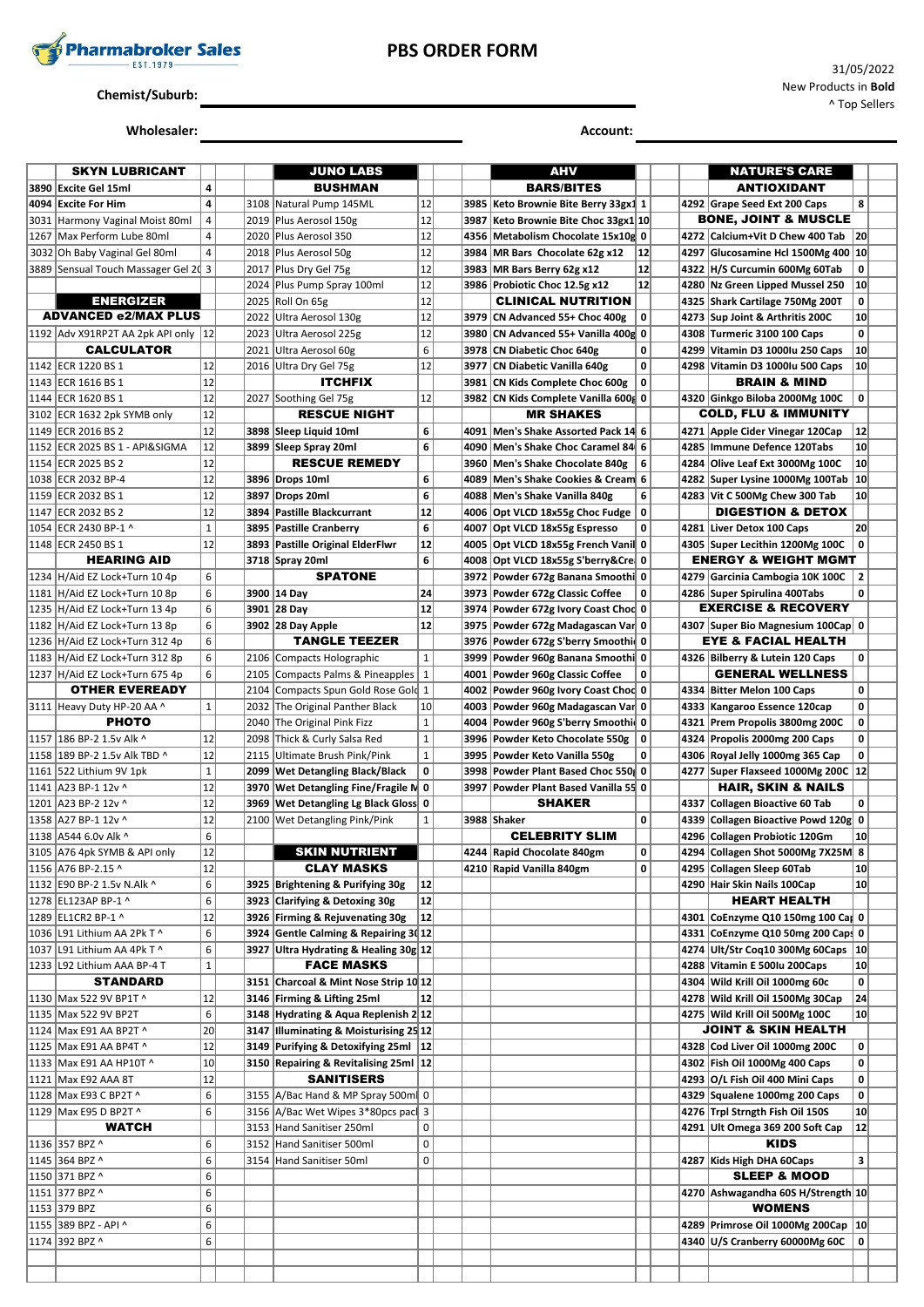

## **3P ORDER FORM**

**Chemist/Suburb:**

**Wholesaler: Account:**

|      | <b>COLGATE PALMOLIVE</b>           |             |      | 5002 Zig Zag Flexible 1pk Soft         | 8              | 3713 Cond 350ml Vibrant Colour     | 4           |      | 5089 4pk Soap Gold 90g              | 12 |  |
|------|------------------------------------|-------------|------|----------------------------------------|----------------|------------------------------------|-------------|------|-------------------------------------|----|--|
|      | <b>COL M/WASH FLOSS</b>            |             |      | 5163 Zig Zag Flexible 3pk Med          | 6              | 4076 Spoo 350ml Active Nourish     | 4           |      | 5088 4pk Soap Green 90g             | 12 |  |
| 4062 | Floss Total 100m Mint              | 6           |      | 5169 Zig Zag Flexible 3pk Soft         | 6              | 4082 Spoo 350ml Intensive Moist    | 4           |      | 5639 4pk Soap Milk /Honey 90g       | 12 |  |
| 4994 | Floss Total 25m Mint ^             | 6           |      | <b>COL TOOTHPASTE</b>                  |                | 2450 Spoo 350ml Lumin Argan Oil    | 4           | 5096 | 4pk Soap White 90g                  | 12 |  |
| 5192 | Floss Total 25m Tartar             | 6           |      | 4269 Adv White+Charcoal 180g           | 12             | 4152 Spoo 350ml Lumin CNut+Frang 4 |             | 5779 | Cashmere Soap Classic 4pk           | 12 |  |
| 4159 | Floss Total 50m Waxed              | 6           |      | 4265 Adv White+Tartar 115g             | 12             | 4078 Spoo 350ml Vibrant Colour     | 4           | 5780 | Cashmere Soap Lavend 4pk            | 12 |  |
| 4122 | M/Wash Optic White 500ml           | 4           |      | 4267 Adv White+Tartar 200g             | 12             | 4086 Spoo/Cond 90ml Healthy        | 12          | 4990 | Cashmere Talc Lavend 250g           | 6  |  |
|      | 4201 Plax 1L Freshmint             | 3           |      | 4264 Adv Whitening 115g                | 12             | PAL HAND WASH                      |             |      | 1804 Protex Fresh Antibac 90g       | 12 |  |
| 4200 | Plax 1L Gentle Care ^              | 3           |      | 4266 Adv Whitening 200g                | 12             | 5017 FHW 250ml Antibac Lime ^      | 6           |      | 1806 Protex Gentle Antibac 90g      | 12 |  |
|      | $1217$ Plax 1L P/Mint              | 3           |      | 5722 CSPR Enamel 110g                  | 12             | 1957 FHW 250ml Ltd Ed Eucalyptus   | 6           |      |                                     |    |  |
| 4989 | Plax 250ml Freshmint               | 6           |      | 4158 CSPR Multi 110g                   | 12             | 4038 FHW 250ml Cherry Blossom      | 6           |      | <b>COMBE</b>                        |    |  |
| 5069 | Plax 500ml Fresh Tea               | 6           |      | 1476 CSPR Prem ExtraProtect 110g       | 12             | 5016 FHW 250ml Raspberry           | 6           |      | <b>JUST FOR MEN</b>                 |    |  |
|      | 4983   Plax 500ml Freshmint ^      | 6           |      | 1475 CSPR Prem Smart White 110g        | 12             | 2465 FHW 250ml Vanilla Berry       | 6           |      | 2038 Beard Balm                     | 3  |  |
|      | 4175   Plax 500ml Gentle Care      | 6           |      | 1474 CSPR Rep&Prevent 110g             | 12             | 2460 FHW 400ml Magnolia Pump       | 3           |      | 1904 Beard Care & Face Wash         | 3  |  |
|      | 4984   Plax 500ml P/Mint           | 6           |      | 4151 CSPR White 110g ^                 | 12             | 3928 FHW 400ml Manuka Honey        | 3           | 1905 | <b>Beard Conditioner</b>            | 3  |  |
|      | 4054 Plax 500ml Spearmint          | 6           |      | 2987 Kids Mild Fruit 0-3 80gm          | 12             | 2461 FHW 400ml Vanilla Pump        | 3           |      | 4504 Beard M25 Light Brown          | 3  |  |
| 5063 | Savacol 300ml Alc Free             | 6           |      | 2988 Kids Strawberry 4-6 80g           | 12             | 5074 LHW 250ml Antibac Defence     | 6           |      | 4505 Beard M35 Med Brown            | 3  |  |
| 4179 | Savacol 300ml Freshmint ^          | 4           |      | 3674 Mint Gel Minions 90g              | 12             | 2464 LHW 250ml Mild Sensitive      | 6           |      | 4506 Beard M45 Dark Brown           | 3  |  |
|      | 4178 Savacol 300ml Original ^      | 4           |      | 4341 Mild Mint Gel Bluey 90g           | 12             | 5149 LHW 250ml SW Aloe V           | 6           |      | 4507 Beard M55 Black                | 3  |  |
|      | 3676 SmileForGood Floss Mint 50m   | 6           |      | 4148 MStream TP Regular 120g           | 12             | 5148 LHW 250ml SW Antibac          | 6           |      | 1906 Beard Oil                      | 3  |  |
|      | 3675 SmileForGood Protect 500ml    | 4           |      | 4147   MStream TP TripleAction 110g 12 |                | 4149 LHW 250ml SW Antibac Lime 시   | 6           |      | 3892 Hair H10 Blonde                | 3  |  |
|      | <b>COL PROFESSIONAL</b>            |             |      | 4101 O/White 140gm                     | 12             | 4146 LHW 250ml SW Milk/Honey       | 6           |      | 4500 Hair H25 Light Brown           | 3  |  |
| 4055 | Mouth Wash 473ml Dry               | 6           |      | 4110 O/White Enamel 140g               | 12             | 5147 LHW 250ml SW Sea Minerals     | 6           |      | 4501 Hair H35 Med Brown             | 3  |  |
|      | 5046   Neutrafluor 5000+Sens 115g  | 12          |      | 4109 O/White Enamel 95g                | 12             | 3929 LHW 500ml Lumin C/Nut+Fran    | 3           |      | 4511 Hair H40 Med Dark Brown        | 3  |  |
| 4029 | Neutrafluor Rinse 220 AlcFree 16   |             |      | 4115 O/White Express 125g              | 12             | 2462 LHW 500ml Lumin Invig         | 3           |      | 4502 Hair H45 Dark Brown            | 3  |  |
| 5047 | Neutrafluor TP 5000 56g ^          | 12          |      | 4114 O/White Express 85g               | 12             | 2463 LHW 500ml Lumin Rejuv         | 3           |      | 4512 Hair H50 Darkest Brown         | 3  |  |
|      | 5558 Peroxyl Mint 236ml ^          | 16          |      | 3668 O/White High Impact 125g          | 12             | 4362 SkinFood Dst Lime H/Wsh 500 4 |             |      | 4503 Hair H55 Real Black            | 3  |  |
|      | <b>COL TOOTHBRUSH</b>              |             |      | 3669 O/White High Impact 40g           | 12             | 4361   SkinFood Qndg Pch H/Wsh 50  | 4           |      | 3118 Hair H60 Rich Black            | 3  |  |
|      | 1482 360 Advanced Med 1pk          | 12          |      | 5674 O/White HighImpact 85g ^          | 12             | 5151 LHW Refill 1L AloeVera        | 12          |      | <b>RESTORIA</b>                     |    |  |
|      | 1481 360 Advanced Soft 1pk         | 12          |      | 2985 O/White Lasting Fresh 85g         | 6              | 5150 LHW Refill 1L Antibac         | 12          |      | 2035   Discreet Shampoo             | 3  |  |
|      | 5736 360 Degree Med ^              | 8           |      | 4343 O/White Pro Series 5% 80g         | 6              | 5152 LHW Refill 1L Milk/Honey      | 12          |      | 4203 Discreet Grey Blend Ltn 236ml  | 8  |  |
| 1480 | 360 Degree Sensitive Twin          | 6           |      | 2078 O/White Stainless White 85g       | 12             | <b>PAL SANITISERS</b>              |             |      | 4520 Express Men Black              | 3  |  |
|      | 5735 360 Degree Soft               | 8           |      | 2986 O/White Vibrant Clean 85g         | 6              | 4342 Sanitiser Mist Spray 110ml    | 8           |      | 4521 Express Men Dark Brown         | 3  |  |
| 3681 | Bamboo Kids 1pk                    | 6           |      | 2993 Savacol 100gm                     | 8              | 1961 200ml Cherry Blossom          | 6           |      | 4522 Express Men Jet Black          | 3  |  |
|      | 3680 Bamboo Med 2pk                | 6           |      | 2989 Sens Advanced Clean 110g          | 12             | 2467 200ml Lemon & White Citrus    | 6           |      | 4523 Express Men Light Brown        | 3  |  |
| 2995 | Bamboo Soft 1Pk                    | 6           |      | 5725 Sens MultiProtect 110g ^          | 12             | 4030 48ml Cherry Blossom ^         | 8           |      | 4524 Express Men Natural Brown      | 3  |  |
| 4349 | Charcoal Anti-Bac Soft 3pk         | 6           |      | 4022 Sens Whitening 110g               | 12             | 4018 48ml Fig & Coconut            | 10          |      | <b>SEABOND</b>                      |    |  |
|      | 3001 Cushion Clean 1pk             | 6           |      | 3670 SmileForGood Protect 95g          | 12             | 1962 48ml Lemon & Citrus           | 8           |      | 4546 Orig Dent Seals Lower 30       | 4  |  |
| 5651 | Extra Clean                        | 12          | 3671 | SmileforGood Wh+Soda 95g               | 12             | 3934 500ml HoneySuckle&Lime        | 3           |      | 4545 Orig Dent Seals Upper 30       | 4  |  |
| 3008 | Interdental Pick 40pk Soft         | 8           |      | 2088 Total 115g                        | 12             | <b>PAL SHOWER/BATH</b>             |             |      | <b>VAGISIL</b>                      |    |  |
|      | 3005 Interdental Size 0 8pk        | 6           | 2092 | Total 40g                              | 24             | 4170 B/Butter 400ml Coconut ^      | 6           |      | 4541 Anti Itch Med Wipes 12s        | 3  |  |
|      | 3006 Interdental Size 1 8pk        | 6           |      | 2090 Total Adv Clean 115g              | 12             | 3930 B/Butter 400ml Mnka Honey     | 6           |      | 4530 Cream 25g                      | 12 |  |
| 3007 | Interdental Size 3 8pk             | 6           | 2091 | Total Adv Clean 200g                   | 12             | 2459 B/Butter 400ml Shea           | 6           | 4526 | Fem Int Wash pH Balance 240n 3      |    |  |
| 4997 | Kids My First Ext Soft 0+          | 8           |      | 2089 Total Adv Fresh 115g              | 12             | 5075 B/Butter 400ml Vanilla        | 6           | 4525 | Fem Int Wash Ultra Fresh 240n 3     |    |  |
| 5312 | Kids Smiles Jnr Soft 2+            | 8           |      | 2096 Total Adv Fresh 200g              | 12             | 5067 S/Gel 1L Cherry Blossom       | 3           |      | 4537 Fem Pouch Wipes 20s            | 3  |  |
|      | 2080 Kids Smiles Youth Soft 2PK    | 6           |      | 2094 Total Adv Whitening 115g          | 12             | 5066 S/Gel 1L Hydrating            | 3           |      | 4536 Fem Powder 100g                | 6  |  |
|      | 3678 Kids Sonic BatmanBarbie 1pk   | 6           |      | 2097 Total Adv Whitening 200g          | 12             | 1965 S/Gel 1L Mens Active          | 3           |      | 2224 Fem Wash Sensitive 240ml       | 3  |  |
|      | 4350 Kids Sonic Bluey 1pk          | $\mathbf 1$ | 2095 | Total Charcoal 115g                    | 12             | 2455 S/Gel 1L Mild Sensitive       | 3           |      | 3994 FemWash SS Peach Blsm 240m 3   |    |  |
|      | 4347 O/White Adv Medium 1pk        | 12          |      | 3672 Total Gum Health 115gm            | 12             | 5064 S/Gel 1L Milk/Honey ^         | $\mathsf 3$ |      | 3993 FemWash SS Wh/Jasmine 240r 3   |    |  |
|      | 4346 O/White Adv Soft 1pk          | 12          |      | 4300 Total Gum Health 200g             | 12             | 5065 S/Gel 1L Pomeg & Mango        | 3           |      | 4528 ProHydrate Ext Gel 30g         | 3  |  |
| 5663 | O/White Plat Med 2pk               | 6           | 2087 | <b>Total Mint Stripe 115g</b>          | 12             | 4360 SkinFood Dst Lime B/Wsh 1L    | 4           |      | 4529 ProHydrate Int Gel 5g          | 3  |  |
|      | 5662 O/White Plat Soft 2pk         | 6           |      | 5062 Travel Pack                       | 6              | 4359 SkinFood Qndg Peach B/Wsh 1   | 4           |      | 2225 Soothing Oatmeal Cream 15g     | 4  |  |
|      | 5653 O/White Sonic Pwr Med         | 6           |      | <b>HOUSEHOLD</b>                       |                | 2456 S/Gel 400ml Lumin Enrich      | 6           |      |                                     |    |  |
| 5652 | O/White Sonic Pwr Soft             | 6           | 4061 | Ajax Cream B/Soda 375ml                | 10             | 2458 S/Gel 400ml Lumin Invig       | 6           |      | <b>CARMEX</b>                       |    |  |
|      | 4348 SlimSoft Adv Designer 3pk     | 6           |      | 4060 Ajax Cream Lemon 375ml            | 10             | 3931 S/Gel 400ml Lumin Rosehip     | 6           |      | 2635 Moisture Plus Mauve'd          | 12 |  |
|      | 2084 ProClinical 250R Black 1PK    | 0           |      | 4039 Ajax Spray Wipe Lem 500ml         | 8              | 3070 S/Gel 400ml Micellar Aloe     | 6           |      | 2637 Moisture Plus Nearly Nude      | 12 |  |
|      | 2083 ProClinical 250R White 1PK    | 0           | 4065 | Cuddly Sunshine Fresh 1L               | 12             | 3071 S/Gel 400ml Micellar Cotton   | 6           |      | 3664 Naturally Lip Balm Berry       | 12 |  |
|      | 1483 ProClinical 360 Black 2pk Ref | 5           |      | 5805 D/wash Lqd Dry Aloe 500ml         | 12             | 3072 S/Gel 400ml Micellar Rose     | 6           |      | 3663 Naturally Lip Balm Pear        | 12 |  |
|      | 1484 ProClinical 360 Whiten 2pk    | 5           |      | 5804 D/wash Lqd Reg 500ml              | 12             | 5761 S/Gel 500ml Anti Stress       | 6           |      | 3665 Naturally Lip Balm W/Melon     | 12 |  |
|      | 2999 ProClinical Whiten Refill 4pk | 5           |      | <b>MENNEN</b>                          |                | 2472 S/Gel 500ml Argan Oil         | 6           |      | 4312 Orig Click Stick SPF 15        | 12 |  |
|      | 1908 SlimSoft Advanced 1pk         | 8           |      | 4950 Lather Shave Tube 65g             | 12             | 3932 S/Gel 500ml Coconut Milk      | 6           |      | 4310 Orig Jar 7.5g                  | 12 |  |
| 1909 | SlimSoft Advanced 2pk              | 6           |      | 5802 Speed Stick 24/7 Rush 55g         | 6              | 5334 S/Gel 500ml Hydrating ^       | 6           |      | 4311 Orig Squeeze Tube 10g          | 12 |  |
|      | 4104 SlimSoft Charcoal ^           | 6           |      | 5803 Speed Stick Cool Fresh 45g        | 6              | 1968 S/Gel 500ml Mens Deep Cln     | 6           |      | 3082 Pineapple Mint Squeeze Tube    | 12 |  |
| 4233 | Infinity Deep Cln Kit Soft         | 4           |      | 5194 Speed Stick Orchard Blossom 4 4   |                | 5752 S/Gel 500ml Milk/Honey        | 6           |      | 4313 Strawb Click Stick 15+         | 12 |  |
| 4345 | Infinity Soft Refill 2pk           | 6           |      | <b>PAL HAIRCARE</b>                    |                | 2469 S/Gel 90ml Calming Pleasure   | 6           |      | 1988 Watermelon Jar 7.5g            | 12 |  |
|      | 5003 Twister Fresh Med             | 8           |      | 3715 Cond 350ml Active Nourish         | 4              | 2712 S/Gel 90ml Moisture Smooth    | 6           |      | 4194 Asstd Mini Tubes 3pk           | 10 |  |
|      | 5004 Twister Fresh Soft            | 8           |      | 3714 Cond 350ml Intensive Moist        | $\overline{4}$ | <b>PAL SOAP BARS</b>               |             |      | 4374 Cupcake Stick Ltd Ed 4.25g     | 12 |  |
| 2085 | Ultra Soft 1pk                     | 12          | 2451 | Cond 350ml Lumin Argan Oil             | $\overline{4}$ | 5076 10pk Soap Gold 90g            | 6           |      | 4373 Strawberry Squeeze Tube 10g 12 |    |  |
|      | 5001 Zig Zag Flexible 1pk Med      | 8           |      | 4154 Cond 350ml Lumin CNut+Frang 4     |                | 5077 10pk Soap Green 90g           | 6           |      | 3059 Neon Cherry Jar Ltd Ed 7.5g    | 12 |  |

31/05/2022 New Products in **Bold** ^ Top Sellers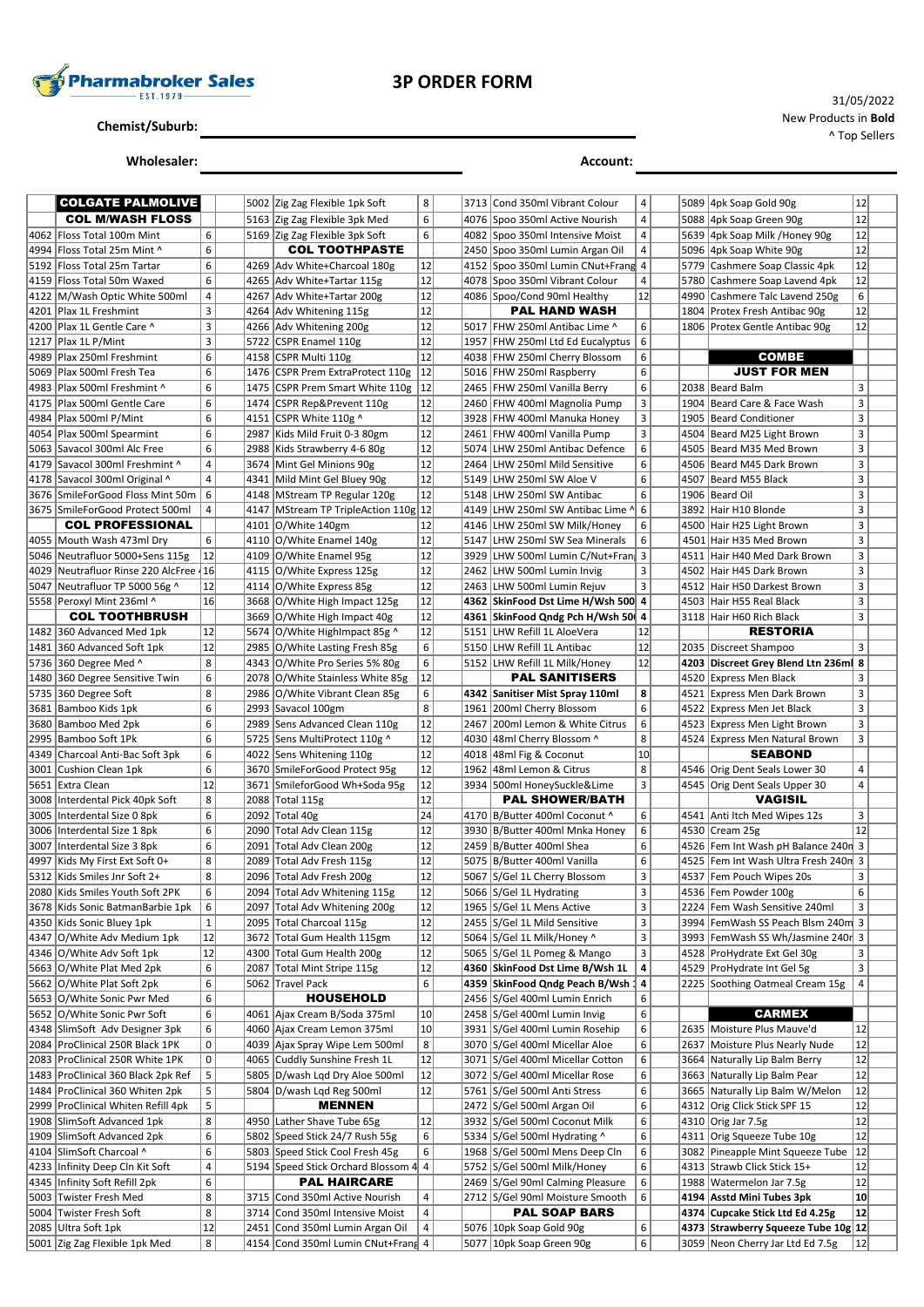

**Chemist/Suburb:**

**Wholesaler: Account:**

| <b>NICE PAK</b>                                             |                | 1955 Antibac Solution 2% Con 5L                                                   | $\mathbf 1$    |      | 1632 Eczema+Dermatitis Ltn 250ml                                   | 1              |  | 1202 Milk Choc 30g                  | 15           |  |
|-------------------------------------------------------------|----------------|-----------------------------------------------------------------------------------|----------------|------|--------------------------------------------------------------------|----------------|--|-------------------------------------|--------------|--|
| <b>BABY U</b>                                               |                | 2195 Antibac Solution 2%Con 500ml                                                 | $\overline{4}$ |      | 4654 Hand Balm 50g                                                 | $\mathbf{1}$   |  | 9321 Milk Chocolate 5pk             | $\mathbf{1}$ |  |
| 4572 Baby Wipes F/Free 240                                  | 4              | 4552 Antibac Tablets 30pk                                                         | 6              |      | 3092 Psoriasis Cream 60g ^                                         | 6              |  | 3962 Turkish Delight 30g            | 15           |  |
| 4571 Baby Wipes F/Free 80                                   | 12             | 1801 Antibac Wipes 30pk                                                           | $\overline{7}$ |      | 3141 Sanitising Hand Cream 60ml                                    | 6              |  | 3662 Variety Pack 5pk               | $\mathbf 0$  |  |
| 4554 Baby Wipes GoatMilk 240pk                              | $\sqrt{4}$     | 1800 Bottle Cleaner 500ml                                                         | 8              |      | 3091 Very Rough Hands 100g                                         | 6              |  | <b>QUEST</b>                        |              |  |
| 4570 Disp Change Mats 10pk                                  | $\overline{4}$ | <b>MULTI GYN</b>                                                                  |                | 4612 | Sensitive Skin Lotion 250ml                                        | $\mathbf{1}$   |  | 3880 Bar ChocChip CookieDough 60 12 |              |  |
| 1333 Dry Wipes 100pk ^                                      | 12             | 8130 Active Gel                                                                   | 36             |      | 4613 Sensitive Skin Lotion 750ml                                   | $\mathbf{1}$   |  | 3881 Bar Cookies & Cream 60g        | 12           |  |
| 4597 Goat Milk Baby Soap 100g                               | 12             | 8133 Flora Plus 5ml 5pk                                                           | 24             |      | 4609 Sensitive Skin Wash 1L                                        | $\mathbf{1}$   |  | 3882 Cookies & Cream 4Pk (4x60g)    | $\vert$ 1    |  |
| 4569 Nappy Bags 200pk                                       | 6              | <b>MULTI MAM</b>                                                                  |                |      | 4608 Sensitive Skin Wash 250ml                                     | $\mathbf 1$    |  | 3883 Cups Peanut Butter 42g         | 12           |  |
| 4568 Nappy Bags 50pk                                        | 12             | 8136 Multi Mam Compress 12pk                                                      | $\mathbf{1}$   |      | 3142 V/Dry Skin Cleansing Bar 100g                                 | 6              |  |                                     |              |  |
| <b>BB DISPOSABLE</b>                                        |                | <b>OCEAN</b>                                                                      |                |      | 4651 V/Dry Skin Cream 125g                                         | $\mathbf{1}$   |  |                                     |              |  |
| 4492 Sticky Fing F/Free Wipe 30                             | 6              | 4589 Adult Wipes 50pk                                                             | 12             | 1917 | V/Dry Skin Cream Tub 250G                                          | $1\,$          |  |                                     |              |  |
| <b>CERUMOL</b>                                              |                | 4564 Anti-Bac Wipes 30pk ^                                                        | 6              | 4657 | V/Dry Skin Lotion 500ml ^                                          | $\mathbf 1$    |  |                                     |              |  |
| 2801 Ear Drops 10mL                                         | $\mathbf{1}$   | 4660 Flushable Wipes 40 pack                                                      | 12             |      | 4355 Very Dry Face Cream 50g                                       | 6              |  |                                     |              |  |
| <b>DUOFILM</b>                                              |                | 4598 Sickness Bags ^                                                              | 6              |      |                                                                    |                |  |                                     |              |  |
| 3720 Wart Treatment 15ml ^                                  | $\mathbf{1}$   | <b>PAROVEN</b>                                                                    |                |      | <b>MELROSE HEALTH</b>                                              |                |  |                                     |              |  |
| <b>EURAX</b>                                                |                | 3721 Caps 250mg 100pk                                                             | $\mathbf{1}$   |      | <b>NU-LAX</b>                                                      |                |  |                                     |              |  |
| 2593 Cream 10% 20g                                          | $\mathbf{1}$   | 3722 Forte Tabs 500mg 60pk                                                        | $\mathbf 1$    |      | 3170 Bar 40g x 20                                                  | 20             |  |                                     |              |  |
| <b>GAIA NATURAL BABY SC</b>                                 |                | <b>SUDOCREM</b>                                                                   |                |      | 3171 Block 250g                                                    | $\mathbf 1$    |  |                                     |              |  |
| 2587 Bath & Body Wash 250ml                                 | $\mathbf{1}$   | 4584 Sudocrem 125g                                                                | 6              |      | 3172 Block 500g                                                    | $\mathbf 1$    |  |                                     |              |  |
| 2588 Bath & Body Wash 500ml                                 | $\mathbf 1$    | 4585 Sudocrem 250g                                                                | 6              |      | 3879 Digestive FatBlocker 30x3g                                    | $1\,$          |  |                                     |              |  |
| 3869 Biodegrade NappyBags 50pk                              | $\mathbf 1$    | 4582 Sudocrem 30g Tube ^                                                          | 6              |      | 3173 Nat Lax Tablets w Aloe 40s                                    | $\mathbf{1}$   |  |                                     |              |  |
| 3870 Bubble Bath Funtime 250mL                              | $\mathbf 1$    | 4586 Sudocrem 400g Tub                                                            | 6              | 3174 | Nat Lax Tablets w Prune 40s                                        | $1\,$          |  |                                     |              |  |
| 3871 Bubble Bath Sleeptime 250mL                            | $\vert$ 1      | 4583 Sudocrem 60g                                                                 | 12             |      | 3878 Preg Regularity Support 90g                                   | $\mathbf{1}$   |  |                                     |              |  |
| 2606 Conditioner Detangler 200ml                            | $\mathbf{1}$   | <b>LACORIUM</b>                                                                   |                |      | 4364 Nu-Lax Kids Regularity Suppor 12<br><b>NUTRIENT POWDERS</b>   |                |  |                                     |              |  |
| 3094 Cotton Cleansing Pads 40pk<br>4262 Cradle Cap Ltn 75ml | 6<br>6         | <b>CRAMPEZE</b>                                                                   |                |      |                                                                    |                |  |                                     |              |  |
| 2589 Hair & Body Wash 200ml                                 | $\mathbf 1$    | 4603 Crampeze 120s                                                                | $\mathbf 1$    |      | 3175 Organic Essential Greens 200g   0<br>3971 Stress Support 120g | $\mathbf{1}$   |  |                                     |              |  |
| 2590 Hair & Body Wash 500ml ^                               | $\mathbf 1$    | 4600 Crampeze 30s                                                                 | $\mathbf 1$    |      | 3165 Vit C + Bioflavonoids 100g                                    | 8              |  |                                     |              |  |
| 2591 Massage Oil 125ml ^                                    | $\mathbf 1$    | 4601 Crampeze 60s                                                                 | $\mathbf 1$    |      | 3169 Vit C + Immune 120g                                           | 6              |  |                                     |              |  |
| 2599 Mini Traveller                                         | 5              | 4604 Crampeze Forte 30s                                                           | $\mathbf 1$    |      | 3164 Vit C Ascorbic Acid 125g                                      | 8              |  |                                     |              |  |
| 2586 Moisturiser 250ml ^                                    | $\mathbf 1$    | 4605 Crampeze Forte 60s                                                           | $\mathbf 1$    |      | 3166 Vit C Calcium Ascorbate 125g                                  | 8              |  |                                     |              |  |
| 4263   Moisturiser 500ml                                    | 3              | <b>DERMAL LIP</b>                                                                 |                |      | 3167 Vit C Sodium Ascorbate 125g                                   | 8              |  |                                     |              |  |
| 4372 Newborn Foam Wash 150ml                                | 4              | 4655 Lip Balm 10g                                                                 | $\mathbf 1$    |      | <b>OMEGAS</b>                                                      |                |  |                                     |              |  |
| 4369 Probiotic Berry Burst TP 50g                           | 6              | 3139 Lip Balm Berry 10g ^                                                         | 6              |      | 3160 Australian Flaxseed Oil 500ml                                 | 0              |  |                                     |              |  |
| 4368 Probiotic Bubblegum TP 50g                             | 6              | 3140 Lip Balm Mint 10g                                                            | 6              |      | 3163 High-Strength Fish Oil 200ml                                  | 6              |  |                                     |              |  |
| 4370 Probiotic Fruit Smoothie TP 50 6                       |                | 3716 Lip Balm Paw Paw 10g                                                         | 6              | 3162 | Omega Eye Health (CodLiverOi 0                                     |                |  |                                     |              |  |
| 4371 Probiotic Mild Mint TP 50g                             | 6              | 3661 Lip Balm SPF 50+ ^                                                           | 6              |      | 3161 Omega Heart Health (FishOil) 5 0                              |                |  |                                     |              |  |
| 2604 Powder 100g                                            | $\mathbf{1}$   | 2646 Lip Balm Stick SPF30+                                                        | 12             |      | 3058 Omega Joint+Bone (Fish+VitD) 6                                |                |  |                                     |              |  |
| 2605 Powder 200g                                            | $\mathbf 1$    | 2124 Lip Balm Tub 10g                                                             | $\mathbf 1$    | 3157 | Organic Flaxseed Oil 200ml                                         | 6              |  |                                     |              |  |
| 2592 Shampoo 250ml                                          | $\pmb{0}$      | 4352 LipBalm Manuka Honey 10g                                                     | 6              |      | 3158 Organic Flaxseed Oil 500ml                                    | 0              |  |                                     |              |  |
| 2594 Shampoo 375ml                                          | $\mathbf{1}$   | 4351 LipBalm Stick Original 4.8g                                                  | 6              |      | <b>OTHER</b>                                                       |                |  |                                     |              |  |
| 2595 Sleep Time Bath Wash 250ml                             | $\mathbf 1$    | 4365 Cold Sore +Lysine Gel 5g                                                     | 6              |      | 3057 AppleCiderVinegar Db STR 500 12                               |                |  |                                     |              |  |
| 2596 Sleep Time Bath Wash 500ml                             | $\mathbf 1$    | <b>DERMAL THPY FOOT</b>                                                           |                |      | 3078 OrgAppleCiderVinegar+Hny 50 12                                |                |  |                                     |              |  |
| 2597 Soothing Cream 100ml                                   | $\mathbf 1$    | 2647 Exfoliating Foot Mask 1pk                                                    | $\mathbf{1}$   |      |                                                                    |                |  |                                     |              |  |
| 2598   Starter Kit 50ml 5pk<br><b>GAIA SKIN &amp; BODY</b>  | 1              | 2125   Foot Odour Control Powder Sp 6<br>3777   Foot+Knee Pain Relief Gel 50g   1 |                |      | <b>ATKINS</b><br><b>ADVANTAGE</b>                                  |                |  |                                     |              |  |
| 2610 Belly Butter 150ml                                     | 1              | 3097   Fungistop 3-in-1 4ml ^                                                     | 6              |      | 1188 30g Choc R/berry 5pk                                          | $\mathbf{1}$   |  |                                     |              |  |
| 2607 Pregnancy Nipple Balm 40ml                             | $\mathbf 1$    | 4646 Heel Balm 100g                                                               | $\mathbf{1}$   |      | 1179 60g Choc Brownie                                              | 15             |  |                                     |              |  |
| <b>GAIA WIPES</b>                                           |                | 4644 Heel Balm 50g                                                                | $\mathbf 1$    |      | 1186 60g Choc Decadence                                            | 15             |  |                                     |              |  |
| 2627 Bamboo Wipes 20pk                                      | 12             | 1877 Heel Balm Platinum 125g ^                                                    | $\mathbf 1$    |      | 1177 60g Choc Mint                                                 | 15             |  |                                     |              |  |
| 2584 Bamboo Wipes 240pk                                     | $\mathbf 1$    | 2678 Heel Balm Platinum 28g                                                       | $\mathbf 1$    | 1187 | 60g Fudge Caramel                                                  | 15             |  |                                     |              |  |
| 2628 Bamboo Wipes 80pk ^                                    | 8              | 4642 Heel Balm Platinum 75g                                                       | $\mathbf 1$    |      | 1191 Shake Mix Choc 330g                                           | $\overline{2}$ |  |                                     |              |  |
| 3095 Plant Based Water Wipes 80pk 1                         |                | 4650 Heel Magic 70g                                                               | $\mathbf 1$    |      | 1190 Shake Mix Vanilla 310g                                        | $\overline{2}$ |  |                                     |              |  |
| <b>GERMISEPT</b>                                            |                | 4643 Warteze 75ml ^                                                               | $\mathbf 1$    |      | <b>DAY BREAK</b>                                                   |                |  |                                     |              |  |
| 3090 Germisept Alcohol Wipes 50pk 0                         |                | <b>DERMAL THPY HAIR</b>                                                           |                |      | 1200 Cappuccino Nut 5pk                                            | $\mathbf{1}$   |  |                                     |              |  |
| <b>HAIRY LEMON</b>                                          |                | 3857 Hair Restore Serum 60mL                                                      | $\mathbf{1}$   |      | 1197 Choc Chip Crisp 5pk                                           | $\mathbf{1}$   |  |                                     |              |  |
| 1615 Hairy Lemon 40s                                        | 3              | 3792 Hair Restore SPoo+Con 210mL 1                                                |                |      | 3083 Hazelnut Crisp 5pk                                            | 6              |  |                                     |              |  |
| <b>HEDRIN</b>                                               |                | 2978 Scalp Relief Serum 60ml ^                                                    | 6              |      | 4357 Caramel Chocolate Nut Roll 5r 6                               |                |  |                                     |              |  |
| 4578 15 Liquid Gel 100ml                                    | 12<br>6        | 2979 Scalp Relief Spoo & Con 210ml 6                                              |                |      | <b>ENDULGE</b>                                                     |                |  |                                     |              |  |
| 4577   15 Spray Gel 100ml<br><b>INFACOL</b>                 |                | <b>DERMAL THPY SKIN</b><br>1918 Anti Ageing Hand Balm ^                           | $\mathbf{1}$   | 1215 | 2650 Caramel Nougat 35g<br>Caramel Nut Chew 34g                    | 15<br>15       |  |                                     |              |  |
| 2609 Infacol Wind Drops 50ml                                | 6              | 4606 Anti Itch Sooth Cream 85g ^                                                  | $\mathbf{1}$   |      | 1211 Caramel Nut Chew 5pk                                          | $\mathbf{1}$   |  |                                     |              |  |
| <b>ISOCOL</b>                                               |                | 1916 Anti Itch Soothing Lotn 250ml                                                | $\mathbf{1}$   |      | 3127 Cherry Coconut 5pk                                            | $1\,$          |  |                                     |              |  |
| 4662 Isocol 345ml                                           | 6              | 4232 Chafing & Sweat Rash Crm 75g                                                 | 6              |      | 3964 Choc Almond 5pk (5x30g)                                       | $\mathbf{1}$   |  |                                     |              |  |
| 1611   Isocol Spray 75ml ^                                  | 6              | 4618 Crystal Deo RO 120g                                                          | $\mathbf 1$    |      | 1203 Choc Break 64.5g                                              | 14             |  |                                     |              |  |
| <b>MILTON</b>                                               |                | 2014 Crystal Deo Spry 120                                                         | $\mathbf{1}$   |      | 1214 Choc Coconut 40g                                              | 15             |  |                                     |              |  |
| 4542 2in1 Combi Steriliser                                  | $\overline{2}$ | 3093 Eczema & Dermatitis Crm 60g                                                  | 6              |      | 1210 Choc Coconut 5pk                                              | $\mathbf{1}$   |  |                                     |              |  |
| 3134 3in1 AntiBac Spray 500ml                               | 8              | 2223 Eczema Eye Crm 40g ^                                                         | $\mathbf 1$    |      | 3963 Honeycomb Crisp 30g                                           | 15             |  |                                     |              |  |

31/05/2022 New Products in **Bold** ^ Top Sellers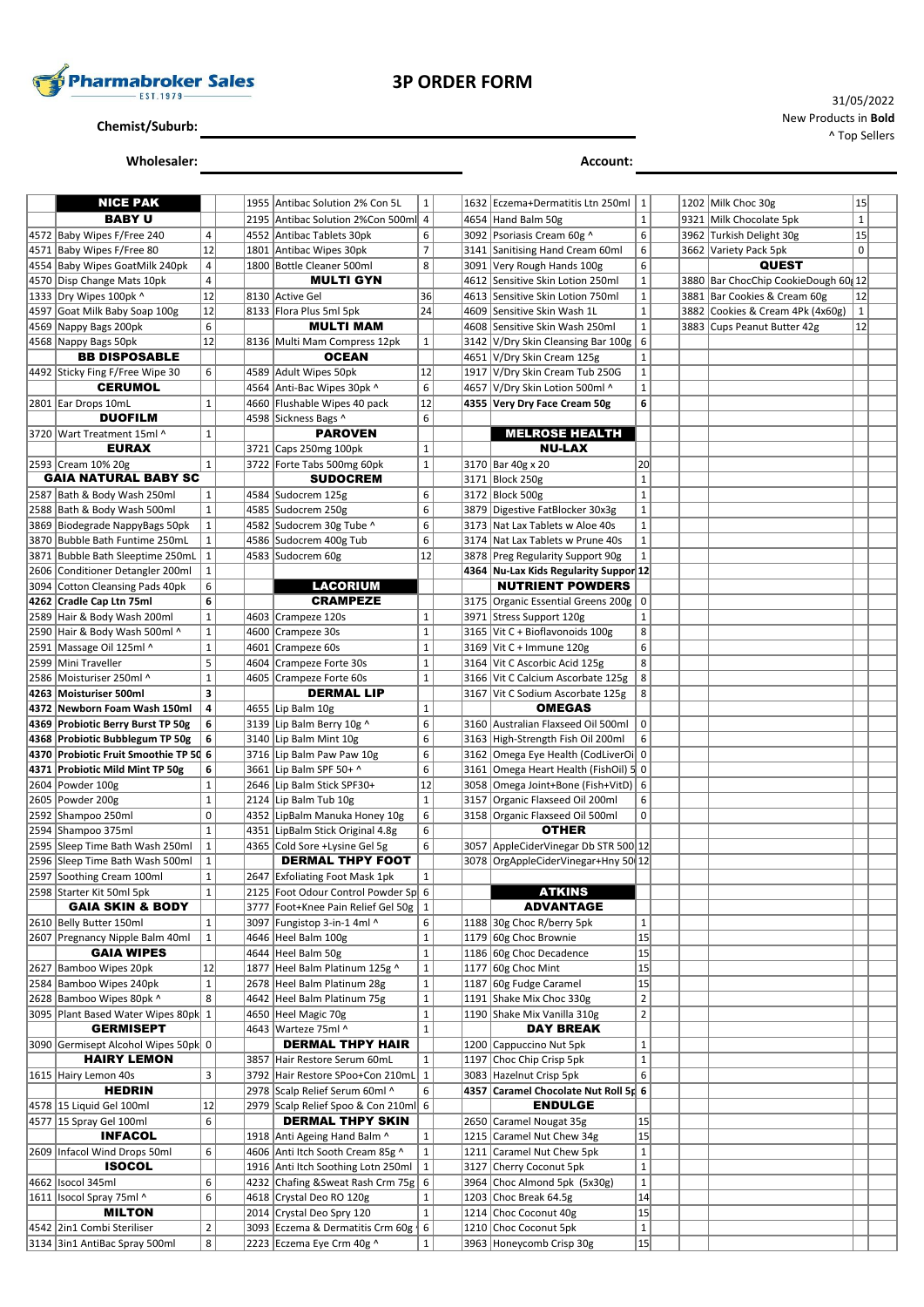

### **PBC ORDER FORM**

**Chemist/Suburb:**

**Wholesaler: Account:**

31/05/2022 New Products in **Bold** ^ Top Sellers

|      | <b>PERRIGO</b>                        |              |      | <b>3M AUSTRALIA</b>                                                     |                          |      | 2835 Wrist Strap Supp Beige                                                        | 0            |      | 2946 Plastic Tan 100pk                                 | 36           |
|------|---------------------------------------|--------------|------|-------------------------------------------------------------------------|--------------------------|------|------------------------------------------------------------------------------------|--------------|------|--------------------------------------------------------|--------------|
|      | <b>ASCABIOL</b>                       |              |      | <b>FUTURO</b>                                                           |                          | 2864 | Wrist Sup Brce for Her LH ^                                                        | $\mathbf 1$  | 2939 | Soft'nFlex Strip Lge 10pk                              | $\mathbf 0$  |
|      | 1807 Ascabiol Emulsion 200ml          | $\mathbf{1}$ |      | 2804 Abdom Cmpss Sup L                                                  | $\mathbf 0$              | 2865 | Wrist Sup Brce for Her RH ^                                                        | $\mathsf 0$  | 2940 | Soft'nFlex Strip Med 20pk                              | $\mathbf 0$  |
|      | <b>AUDICLEAN</b>                      |              |      | 2805 Abdom Cmpss Sup M                                                  | $\mathbf 0$              | 2863 | Wrist Sup Night ^                                                                  | $\mathsf 0$  |      | 2943 Ster Reinforce 3mm x 75mm 20 6                    |              |
|      | 1809 Ear Wax Remover 12ml             | $\mathbf{1}$ |      | 2809 Ankle Stblsr P/form ^                                              | $\mathbf 0$              |      | 2866 Wrist Sup P/form Cmft                                                         | $\mathsf 0$  |      | 2944 Ster Reinforce 6mm x 75mm 20 6                    |              |
|      | 1808 Ear/Clns Wash 115ml              | $\mathbf 1$  |      | 3654 Ankle Sup Cmft - L ^                                               | 3                        | 2867 | Wrist Sup Sport                                                                    | $\mathbf 0$  | 2942 | Ster Strip Elastic Tan 6mm x 75 0                      |              |
|      |                                       |              |      |                                                                         |                          |      |                                                                                    |              |      |                                                        |              |
|      | 1810 Ear/Clns Wash 60ml               | $\mathbf{1}$ |      | 3653 Ankle Sup Cmft - M ^                                               | 3                        |      | <b>COMP REPACK RANGE</b>                                                           |              |      | 3644 Strong Hold Pain-free Rmvl Ass 1                  |              |
|      | 1812   TTL Ear Care Sys 72ml          | $\mathbf{1}$ |      | 3652 Ankle Sup Cmft - S ^                                               | 3                        | 2882 | Ankle Elastic Brace L                                                              | $\mathsf 0$  | 2949 | <b>Waterproof Animal 20pk</b>                          | 24           |
|      | <b>BRONCHODUAL</b>                    |              |      | 2836 Ankle Sup for Her Wrap                                             | $\mathbf 0$              | 2881 | Ankle Elastic Brace M                                                              | $\mathsf 0$  | 2950 | <b>Waterproof Ass 30pk</b>                             | 6            |
|      | 2120 Cough Pastilles 10s              | $\mathbf{1}$ |      | 2837 Ankle Sup P/form                                                   | $\pmb{0}$                | 2880 | Ankle Elastic Brace S                                                              | $\mathsf 0$  | 2948 | <b>Waterproof Blister 6pk</b>                          | 24           |
|      | 2121 Cough Pastilles 20s              | $\mathbf 1$  |      | 2838 Ankle Sup P/form Cmft ^                                            | $\mathbf 0$              | 2885 | <b>Elbow Elastic Knit L</b>                                                        | 24           |      | 2951 Waterproof L 10pk ^                               | 6            |
|      | 2122 Cough Syrup 120ml                | $\mathbf{1}$ |      | 2839 Ankle Sup Sport                                                    | $\mathbf 0$              | 2884 | <b>Elbow Elastic Knit M</b>                                                        | 0            | 2952 | Waterproof M 20pk ^                                    | 6            |
|      | 2123 Cough Syrup 200ml                | $\mathbf{1}$ |      | 2842 Ankle Sup Wrap L ^                                                 | $\mathbf 0$              | 2883 | <b>Elbow Elastic Knit S</b>                                                        | $\mathbf 0$  |      | 2953 Waterproof Tattoo Cool 20pk                       | 6            |
|      | <b>BURN AND BITE</b>                  |              |      | 2841 Ankle Sup Wrap M ^                                                 | $\pmb{0}$                | 2887 | Knee Elastic Brace L ^                                                             | $\mathbf 0$  |      | <b>TAPES/WRAPS</b>                                     |              |
|      | 1869 Burn & Bite Gel 30g              | $\mathbf{1}$ |      | 2840 Ankle Sup Wrap S ^                                                 | $\mathbf 0$              | 2888 | Knee Elastic Brace M ^                                                             | $\mathsf 0$  | 2962 | Foot Protection 25mm x 4.5m                            | 8            |
|      | <b>HERRON</b>                         |              |      | 2843 Arch Sup Therptic                                                  | $\mathbf 0$              | 2886 | Knee Elastic Brace S ^                                                             | 24           | 2963 | Paper Mpore 25mm x 9.1m 2p                             | 3            |
|      | 1813 Blue Ibuprofen Tabs 24           | $\mathbf{1}$ |      | 2808 Arm Sling                                                          | $\mathbf 0$              | 2889 | Knee Elastic Brace XL ^                                                            | $\mathsf 0$  |      | 2965 Soft + Strch 25mm x 5.48m                         | 6            |
|      | 1814 Blue Ibuprofen Tabs 25 BTL       | $\mathbf{1}$ |      | 2812 Back Stblsr Cmft Sup 2XL/3XL                                       | $\pmb{0}$                |      | 2890 Wrist Adjustable Support                                                      | $\mathbf 0$  |      | 2955 Sports Flesh 25mm x 13.7m                         | 24           |
|      | 1815 Blue Ibuprofen Tabs 60 BTL       | $\mathbf 1$  |      | 2811 Back Stblsr Cmft Sup L/XL                                          | $\mathbf 0$              |      | <b>COMPRESSION SLEEVES</b>                                                         |              | 2956 | Sports Flesh 38mm x 13.7m                              | 24           |
|      | 1817 Gold Paracetamol Tabs 20 BTL     | $\mathbf{1}$ |      | 2810 Back Stblsr Cmft Sup S/M                                           | $\pmb{0}$                | 2892 | Arm L/XL                                                                           | $\mathsf 0$  |      | 2957 Sports Flesh 50mm x 13.7m                         | 24           |
|      | 1818 Gold Paracetamol Tabs 60 BTL     | $\mathbf{1}$ |      | 2844 Back Sup Easy Adistbl ^                                            | $\mathbf 0$              |      | 2891 Arm S/M                                                                       | $\mathbf 0$  |      | 2954 Sports Stretchfix 50mm x 10m 12                   |              |
|      | <b>HYDRADERM</b>                      |              |      | 2803 Cmprss Cold/Hot                                                    | $\mathbf 0$              | 2894 | Calf L/XL                                                                          | $\mathsf 0$  | 2958 | Sports White 38mm x 13.7m                              | 24           |
|      |                                       | $\mathbf{1}$ |      | 2832 Elbow Strap (Tennis) ^                                             | $\pmb{0}$                | 2893 |                                                                                    | $\mathsf 0$  |      | Strong Hold Tape 25mm x 3.65 3                         |              |
|      | 1821 Sorbolene Cream Jar 500g         |              |      |                                                                         |                          |      | Calf S/M                                                                           |              | 2964 |                                                        |              |
|      | 1822 Sorbolene Lotion Pump 300g       | $\mathbf{1}$ |      | 2833 Elbow Strap Custom Pressure                                        | $\mathsf 0$              |      | 2896 Knee L/XL                                                                     | $\mathsf 0$  |      | 3645 Tape Absolute W/proof 38mm 1                      |              |
|      | <b>NICOTINELL</b>                     |              |      | 3657 Elbow Sup Cmft - L ^                                               | 3                        |      | 2895 Knee S/M                                                                      | $\mathbf 0$  |      | 4157 Tape Flex Clear Dispenser 25m 0                   |              |
|      | 1828 Gum Fruit 2mg 144s               | $\mathbf{1}$ |      | 3656 Elbow Sup Cmft - M ^                                               | 3                        |      | <b>NEXCARE</b>                                                                     |              | 4156 | Tape Gentle Paper Dispenser 2 0                        |              |
|      | 1829 Gum Fruit 2mg 24                 | $\mathbf{1}$ |      | 3655 Elbow Sup Cmft - S ^                                               | 3                        |      | <b>BANDAGES</b>                                                                    |              | 2959 | W'proof Abs 25mm x 4.5m ^                              | 3            |
|      | 1830 Gum Fruit 2mg 96                 | $\mathbf{1}$ |      | 2847 Elbow Sup Cmft + P/Pad L ^                                         | $\pmb{0}$                | 2899 | CRP 100mm x 1.6m ^                                                                 | 12           |      | 2966 WR Ath BI Unstr 75mm x 2m                         | 12           |
|      | 1831 Gum Fruit 4mg 24                 | $\mathbf 1$  |      | 2846 Elbow Sup Cmft + P/Pad M ^                                         | $\pmb{0}$                | 2897 | CRP 50mm x 1.6m ^                                                                  | 12           | 2967 | WR Ath Wh Unstr 75mm x 2m 12                           |              |
|      | 1832 Gum Fruit 4mg 96                 | $\mathbf{1}$ |      | 2845 Elbow Sup Cmft + P/Pad S ^                                         | $\pmb{0}$                | 2898 | CRP 75mm x 1.6m ^                                                                  | 12           | 2922 | WR Comp S/S 25mm x 2m Uns 6                            |              |
|      | 1827 Gum Mint 2mg 144s                | $\mathbf 1$  |      | 2848 Elbow Sup P/form Cmft ^                                            | $\mathbf 0$              | 2902 | CRP HW Unstr Wh 100mm x 2. 96                                                      |              |      | 2923 WR Comp S/S 50mm x 2m Uns 6                       |              |
| 2190 | Gum Mint 2mg 216s                     | $\mathbf{1}$ | 2849 | Elbow Sup Sport                                                         | $\mathbf 0$              | 2900 | CRP HW Unstr Wh 50mm x 2.3 96                                                      |              |      | 2924 WR Comp S/S 75mm x 2m Uns 2                       |              |
| 1833 | Gum Mint 2mg 24                       | $\mathbf{1}$ |      | 2806 Glove Cmprss L/XL                                                  | $\mathbf 0$              | 2901 | CRP HW Unstr Wh 75mm x 2.3 96                                                      |              |      | <b>WOUND CARE</b>                                      |              |
|      | 1834 Gum Mint 2mg 96                  | $\mathbf 1$  | 2807 | Glove Cmprss S/M                                                        | $\mathbf 0$              |      | 2903   Waterproof Cushion Ass 20s                                                  | 24           |      | 3099 Solugel Wound Care Gel 50g                        | 12           |
|      |                                       |              |      |                                                                         |                          |      |                                                                                    |              |      |                                                        |              |
|      | 2192 Gum Mint 4mg 216s                | $\mathbf{1}$ | 2815 | Knee Stblsr Cmft L ^                                                    | $\mathbf 0$              |      | <b>DRESSINGS</b>                                                                   |              |      |                                                        |              |
|      | 1835 Gum Mint 4mg 24                  | $\mathbf 1$  | 2814 | Knee Stblsr Cmft M ^                                                    | $\mathbf 0$              | 3991 | Adh Pad All-in-One Soft Cloth 5 1                                                  |              |      | <b>BAUSCH &amp; LOMB</b>                               |              |
|      | 1836 Gum Mint 4mg 96                  | $\mathbf{1}$ |      | 2813 Knee Stblsr Cmft S ^                                               | $\mathbf 0$              |      | 3990 Adh Pad Cushion W/Proof 4 Pk 1                                                |              |      | <b>BIOTRUE SOLUTION</b>                                |              |
|      |                                       | $\mathbf{1}$ |      |                                                                         | $\mathbf 1$              | 3992 |                                                                                    |              |      | 9310   MPS Duo Pack 420ml                              | $\mathbf{1}$ |
|      | 2193 Lozenge Mint 2mg 216             |              |      | 3876 Knee Stblsr Hinged Brce                                            |                          |      | Adh Pad Strong Hold Pain-free   1                                                  |              |      |                                                        |              |
|      | 2046 Lozenge Mint 2mg 72              | $\mathbf{1}$ | 2817 | Knee Stblsr P/form ^                                                    | $\pmb{0}$                | 3989 | Adh Pad Ultra Stretch 4 Pk                                                         | $\mathbf{1}$ |      | 9309 MPS Travel Pack 60ml                              | $\mathbf 1$  |
|      | 2194 Lozenge Mint 4mg 216             | $\mathbf{1}$ |      | 2820   Knee Stblsr Ultra P/form L ^                                     | $\pmb{0}$                |      | 2904 Eye Patch Opticlude 20pk Jnr                                                  | 36           |      | BL SPLASH SOLUTION                                     |              |
|      | 2047 Lozenge Mint 4mg 72              | $\mathbf 1$  |      | 2819 Knee Stblsr Ultra P/form M ^                                       | $\pmb{0}$                | 2905 | Eye Patch Opticlude 20pk Reg 36                                                    |              |      | 9316 Splash Saline Sol 355ml                           | 1            |
|      | 1839   Patches 14mg 28                | $\mathbf{1}$ |      | 2818 Knee Stblsr Ultra P/form S ^                                       | $\mathsf 0$              |      | 2906 Eye Patch Sens Skin 14pk Jnr                                                  | 36           |      | <b>BOSTON RANGE</b>                                    |              |
|      | 1840 Patches 14mg 7                   | $\mathbf{1}$ |      | 2821 Knee Stblsr Ultra P/form XL ^                                      | $\pmb{0}$                | 2907 | Eye Patch Sens Skin 14pk Reg                                                       | 36           |      | 9311 Adv Cleaner 30ml                                  | 1            |
|      | 1841 Patches 21mg 28                  | $\mathbf{1}$ |      | 2834 Knee Strap                                                         | $\mathsf 0$              |      | 2908 Fabric 60mm x 1m                                                              | 24           |      | 9313 Adv Conditioning Sol 120ml                        | $\mathbf 1$  |
|      | 1842 Patches 21mg 7                   | $\mathbf{1}$ |      | 2852 Knee Sup Cmft L ^                                                  | 0                        |      | 2909 Heel Blister Comfort Cush 4pk 24                                              |              |      | 9312 Liq Enzymatic Cleaner 5ml                         | $\mathbf{1}$ |
|      | 1843   Patches 7mg 28                 | $\mathbf 1$  |      | 2851   Knee Sup Cmft M ^                                                | $\pmb{0}$                | 2910 | Mpore 12.5mm x 9.1m Tan ^                                                          | 24           |      | 9315 Rewetting Drops 10ml                              | $\mathbf 1$  |
|      | 1844   Patches 7mg 7                  | $\mathbf{1}$ |      | 2850   Knee Sup Cmft S ^                                                | 0                        |      | 2914 Mpore 12.5mm x 9.1m Wh ^                                                      | 24           |      | 9314 Simplus MPS 120ml                                 | 1            |
|      | <b>OSTEOEZE</b>                       |              |      | 2853   Knee Sup Cmft XL ^                                               | $\pmb{0}$                | 2912 | Mpore 25mm x 9.1m Tan ^                                                            | 12           |      | <b>RENU Soln</b>                                       |              |
|      | 1922 Dual Action 60s                  | $\mathbf{1}$ |      | 2854 Knee Sup Dual Strap                                                | 0                        |      | 2916 Mpore 25mm x 9.1m Wh ^                                                        | 12           |      | 9306   Fresh MPS 120ml                                 | 1            |
|      | 1921 One-A-Day 120s                   | $\mathbf 1$  |      | 2855 Knee Sup for Her ^                                                 | $\pmb{0}$                |      | 2918 Mpore 50mm x 9.1m Wh ^                                                        | 6            |      | 9307 Fresh MPS Duo Pack 475ml                          | $\mathbf{1}$ |
|      | 1923 Triple Action 120s               | $\mathbf 1$  |      | 2860 Knee Sup P/form Cmft ^                                             | 12                       |      | 2921   Pads N/S 100mm x 100mm 3pl 30                                               |              |      | 9308 Sensitive MPS Duo Pack 710ml 1                    |              |
|      | <b>SINOCLEAR</b>                      |              |      | 2858 Knee Sup P/form L ^                                                | 0                        |      | 2920 Pads N/S 50mm x 50mm 5pk                                                      | 42           |      |                                                        |              |
|      | 1866 Sinoclear 135ml                  | $\mathbf{1}$ | 2857 | Knee Sup P/form M ^                                                     | $\pmb{0}$                | 2925 | Soft Cloth 60mm x 1m                                                               | 24           |      | <b>NEILMED</b>                                         |              |
|      | <b>TIGER BALM</b>                     |              |      | 2856 Knee Sup P/form S ^                                                | 0                        |      | 2926 Soft Cloth 80mm x 1m                                                          | 24           |      | 4219 Multi Purp Saline Mist 177ml                      | $\mathbf{1}$ |
|      | 3872   Balm 18g Red                   | 6            |      | 2859 Knee Sup P/form XL ^                                               | $\pmb{0}$                | 2929 | T'derm 101mm x 120mm 4pk                                                           | 3            |      | 8510 NasaBulb Nose Asp 2                               | $\mathbf{1}$ |
|      | 3873 Balm 18g White                   | 6            |      | 2861 Knee Sup Sport                                                     | $\pmb{0}$                | 2930 | T'derm 60mm x 69mm 8pk                                                             | 12           |      | 4212 NasaMist Saline Spr 75ml                          | $\mathbf{1}$ |
|      | 3875 Balm 50g Neck Shidr Rub          | 6            |      | 2862 Plantar Fas Sup Night                                              | 0                        | 2931 | T'derm Ass 10pk                                                                    | 24           |      | 4213 NasoGel Spray 30ml                                | $\mathbf{1}$ |
|      | 3874 Balm 57ml Oil                    | 12           |      | 3948 Posture Corrector                                                  | $\pmb{0}$                |      | 2928 T'derm+Pad 50mm x 70mm 5p 24                                                  |              |      | 8512 Naspira Filters 30                                | $\mathbf{1}$ |
|      | 4202 Balm Hangsell Prepack            | $\mathbf{1}$ | 2824 | Thumb Stblsr Dlx L/XL Beige ^                                           | $\pmb{0}$                |      | <b>NEXCARE MASKS</b>                                                               |              |      | 8511 Naspira Nasal Oral Asp                            | $\mathbf{1}$ |
|      |                                       |              |      |                                                                         |                          |      |                                                                                    |              |      |                                                        | $\mathbf{1}$ |
|      | <b>VECTAVIR</b><br>1860   Vectavir 2g | $\mathbf{1}$ |      | 2825 Thumb Stblsr Dlx L/XL Black ^<br>2822 Thumb Stblsr Dlx S/M Beige ^ | $\pmb{0}$<br>$\mathsf 0$ |      | 3949 Particulate Respirator P2 1pk   0<br>3955   Particulate Respirator P2 3pk   8 |              |      | 4224 NeilCleanse Wnd Wsh 177ml<br>4215 Netipot Sach 60 | $\mathbf 1$  |
|      | <b>WARTNER</b>                        |              | 2823 |                                                                         | 0                        |      | <b>STRIPS</b>                                                                      |              |      |                                                        | $\mathbf{1}$ |
|      |                                       |              |      | Thumb Stblsr Dlx S/M Black ^                                            |                          |      |                                                                                    |              |      | 4226 PediaMist Sal Spr 75ml                            |              |
|      | 1861   Wartner Plantar 50ml           | $\mathbf{1}$ |      | 2826 Wrist Stblsr Brce LH Cst Ad                                        | $\pmb{0}$                | 2932 | Acne Cover Ass 36 Box                                                              | 0            |      | 4222 Sinugator                                         | $\mathbf{1}$ |
|      | 1862 Wartner Wart Remover 50ml        | $\mathbf{1}$ | 2827 | Wrist Stblsr Brce RH Cst Ad                                             | $\mathbf 1$              |      | 2934 Active Large 10pk                                                             | 24           |      | 4217 Sinus Rinse Ad Kit 60                             | $\mathbf{1}$ |
|      |                                       |              |      | 2816 Wrist Stblsr Cmft Brace ^                                          | $\mathsf 0$              |      | 2935 Fabric Heavy Duty Ass 30                                                      | 6            |      | 4218 Sinus Rinse Ad R/F 120                            | $\mathbf{1}$ |
|      |                                       |              |      | 2829 Wrist Stblsr Dlx LH L/XL                                           | $\pmb{0}$                |      | 2938 Max Hold Ass 15pk                                                             | $\mathbf 1$  |      | 4225 Sinus Rinse Ad Str Kit 10                         | $\mathbf{1}$ |
|      |                                       |              |      | 2828 Wrist Stblsr Dlx LH S/M                                            | 0                        |      | 3643 Max Hold W/proof Knee & Elbo 1                                                |              |      | 4227 Sinus Rinse Ped Str Kit 30                        | 1            |
|      |                                       |              |      | 2831 Wrist Stblsr Dlx RH L/XL<br>2830 Wrist Stblsr Dlx RH S/M           | $\pmb{0}$<br>$\circ$     | 2947 | Plastic Clear 100pk<br>2945 Plastic Neon 90pk                                      | 36<br>36     |      |                                                        |              |